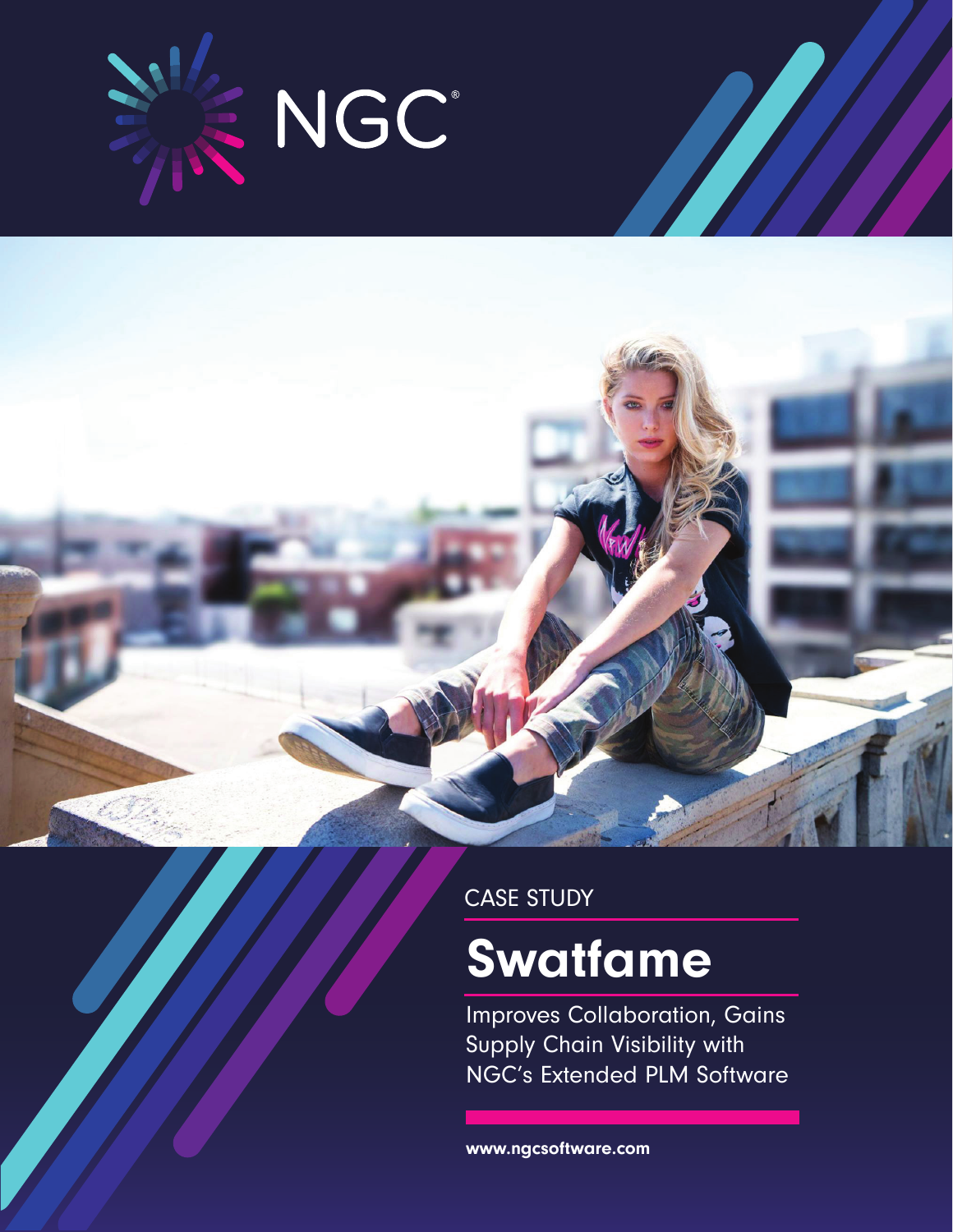

## **Background**

Started in 1977, Swatfame is a global, multi-brand women's and girl's fashion company headquartered in Los Angeles. Today, Swatfame is a \$130-million brand with more than 300 employees and customers including Nordstrom, Macy's, Bloomingdales, Kohl's and JCPenney.

## The Challenge

Prior to implementing PLM, Swatfame relied on a combination of homegrown systems and spreadsheets, but this highly manual process interfered with the company's ability to keep pace with the rapid expansion of business. The company also lacked the tools to communicate and work together internally andexternally with offices and suppliers around the world.

 "We are in and out of styles very quickly, and we do a large amount of styles per month our product needs are always changing," said Jonathan Greenberg, executive vice president,Swatfame. "We had to take it to the next level. We needed to be able to react to change fast."

## The Solution

Swatfame sought a solution to take its business to the next level with improved collaboration and supply chain visibility. "We were seeking a PLM solution that wasn't standalone; NGC's Extended PLM solution combined PLM and Supply Chain Management," Greenberg said. "NGC's software offered a single repository of information that included history by style, costing, and collaboration and communication history, as well as visibility throughout the company and with suppliers."

"We add and subtract styles constantly, and we need to be able to react to changes quickly. NGC's collaboration tool allows us to do that by putting everyone on the same page," said Jonathan Greenberg, executive vice president, Swatfame.

> Jonathan Greenberg Executive Vice President Swatfame